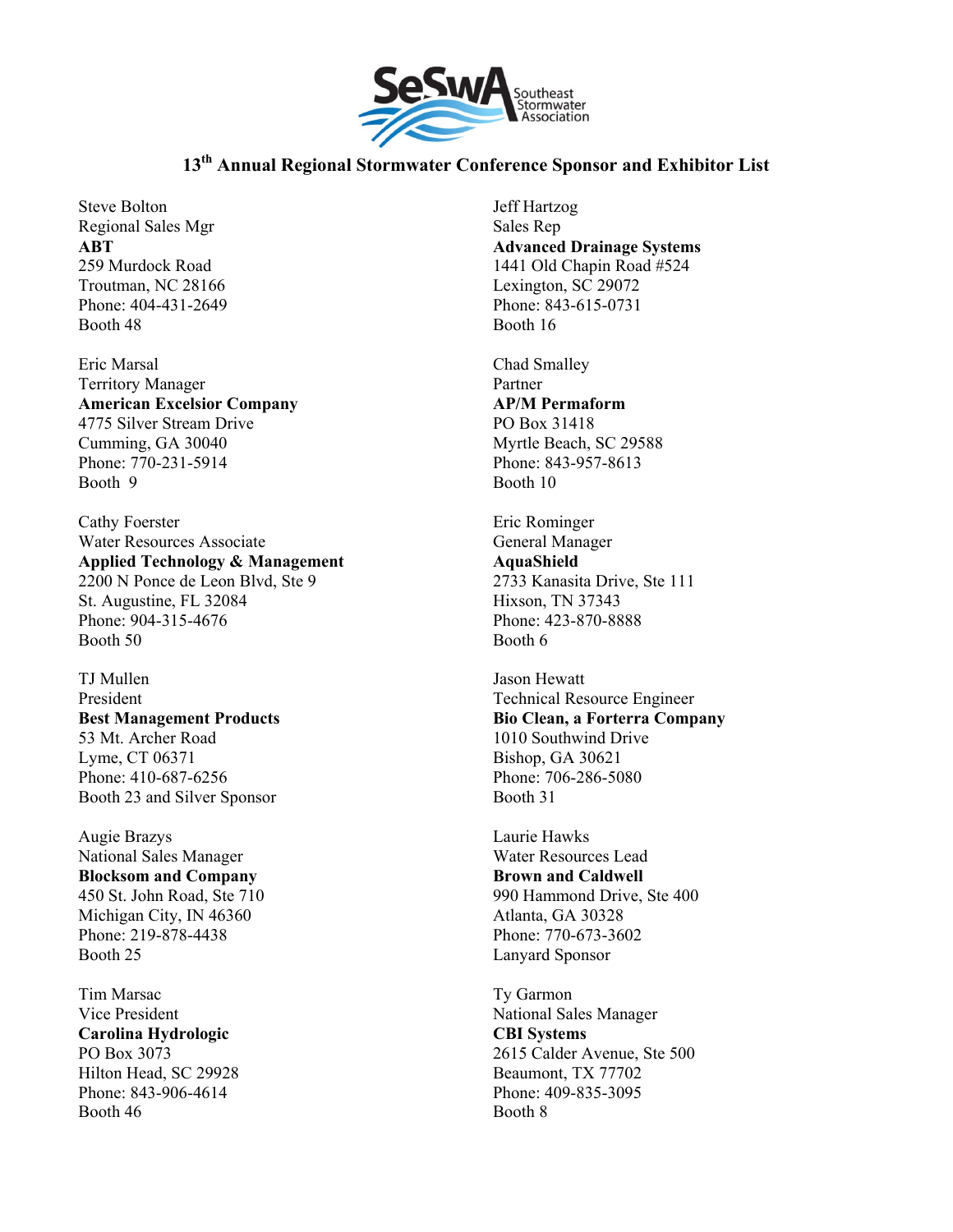

Yon Hammel Public Works & Industrial MSM **Coastal Construction Products**  3401 Philips Hwy Jacksonville, FL 32207 Phone: 855-877-3636 Booths 37 and 38

Natalie Cobb Sales & Administrative Coordinator **ECO Group**  270 Bruner Road Lexington, SC 29072 Phone: 803-490-7316 Booth 28

Kyle McGrath Marketing Coordinator **Environmental Composites**  4250 Lake Industrial Blvd Tavares, FL 32778 Phone: 352-343-3449 Booth 35

Bryce Clingerman Partner **FODS**  98 Inverness Drive E #350 Englewood, CO 80112 Phone: 303-395-1069 Booth 42

Denis Friezner Vice President, Director of Engineering **Hydra TMDL Systems**  29479 E Trancas Drive Cathedral City, CA 92234 Phone: 818-760-5006 Booth 49

Garrett Edens President **InCompliance**  1196 Inman Road Wellford, SC 29385 Phone: 864-569-9000 Booth 3

Jon Shell Southeast Sales Manager **CULTEC**  PO Box 280 Brookfield, CT 06804 Phone: 475-289-7108 Booth 5

Eric Seidl Sales Manager **Envirolok**  10101 N Casey Road Evansville, WI 53536 Phone: 608-226-2573 Booth 44

Chris Bogdan President **Environmental Conservation Solutions**  PO Box 607356 Orlando, FL 32860 Phone: 407-298-5121 Booth 20 and Premier Sponsor

Tamar Henderson Corporate Events Planner **Freese and Nichols**  4055 International Plaza, Ste 200 Fort Worth, TX 76109 Phone: 817-735-7540 Booth 15

Will Hall Regional Sales Manager **Hydro International**  94 Hutchins Drive Portland, ME 04102 Phone: 770-380-7749 Booth 30

Keith Hodsden Sales Manager **Innovyze**  6720 SW Macadam Avenue Portland, OR 97219 Phone: 888-554-5022 Booth 1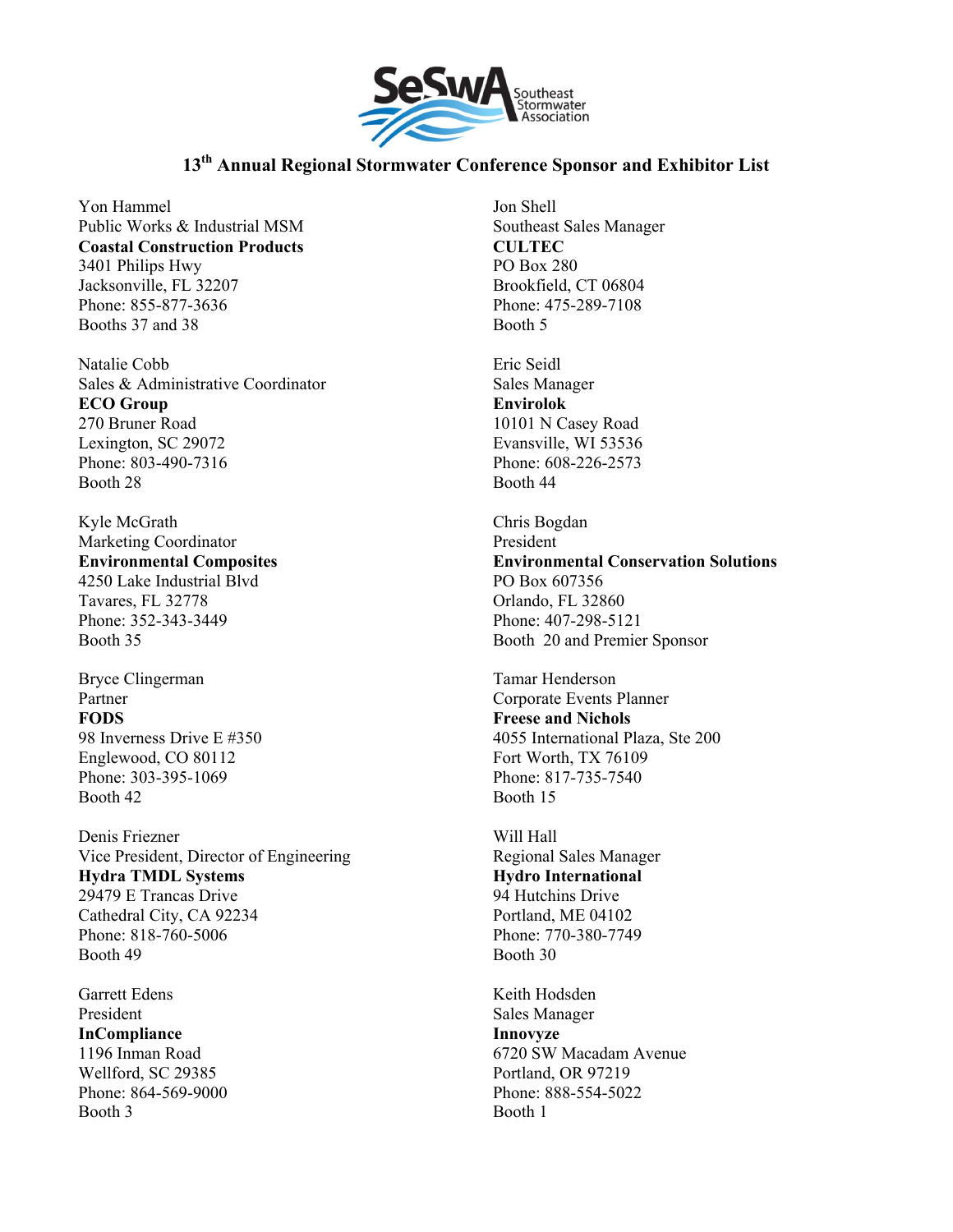

John Gast Division Manger/Vice President **Keck & Wood**  300 Technology Center Way, Ste 401 Rock Hill, SC 29730 Phone: 803-620-1300 Booth 13

Bill Roark Project Manager **McGill Associates**  1915 Evans Road Cary, NC 27513 Phone: 919-378-9111 Booth 41 and Gold Sponsor

Mitzie Maffe Accounting **Nedia Enterprises**  44675 Cape Court, Ste 120 Ashburn, VA 20147 Phone: 571-223-0200 Booth 32

T Luke Owen Principle Trainer/President **NPDES Stormwater Training Institute**  1000 Peachtree Industrial Blvd, Ste 6, PMB 287 Suwanee, GA 30024 Phone: 678-469-5120 Silver Sponsor

Wade Loseman East Central States Business Development Manager **OTT Hydromet**  22400 Davis Drive Sterling, VA 20164 Phone: 703-406-2800 Booth 2

Tiffany Ferrell Technical Promotions Engineer **Rinker Materials - Concrete Pipe Division**  208 Randolph Street Thomasville, NC 27360 Phone: 910-880-0882 Booth 26

Cortis Calk Senior Engineer **Mar Mac Construction Products**  PO Box 447 McBee, SC 29101 Phone: 843-335-6749 Booth 40

Charlie Hall District Sales Manager **NDS**  2915 Comer Drive Murfreesboro, TN 37128 Phone: 615-418-2900 Booth 36

Jim Ducker Director of Stormwater Services **Newkirk Environmental**  1887 Clements Ferry Road Charleston, SC 29492 Phone: 843-509-8346 Booth 24

Ernie Carrasco Regional Director **Oldcastle Precast - Stormwater**  900 Ashwood Pkwy, Ste 600 Atlanta, GA 30338 Phone: 800-579-8819 Booth 22

Pete Malone Procurement Specialist **Proshot Concrete**  4158 Musgrove Drive Florence, AL 35630 Phone: 256-764-5941 Booth 7

Dave Goff Sales Manager **Silt Saver**  1094 Culpepper Drive Conyers, GA 30094 Phone: 770-388-7818 Booths 18 and 19